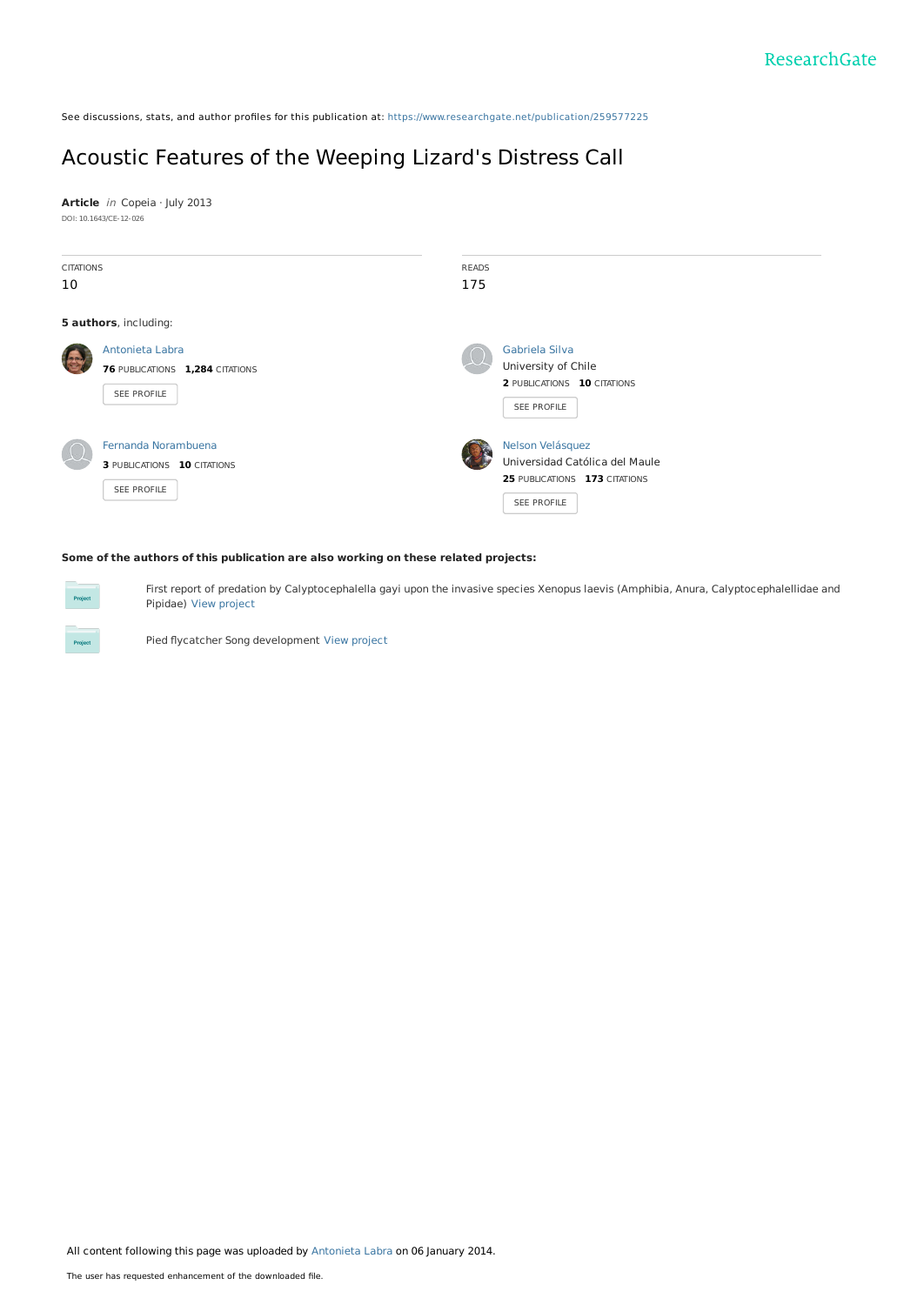# Acoustic Features of the Weeping Lizard's Distress Call

# Antonieta Labra $^{1,2}$ , Gabriela Silva $^{1}$ , Fernanda Norambuena $^{1}$ , Nelson Velásquez $^{1}$ , and Mario Penna<sup>1</sup>

The study of acoustic communication in lizards has been restricted and mainly focused on Gekkota. The rest of the lizards, Unidentata, are generally considered voiceless, although there are sparse reports on vocal sound production in members of different families. We analyzed the spectro-temporal characteristics of the distress calls emitted by the Unidentata lizard, Liolaemus chiliensis (the weeping lizard; Liolaemidae), the only species of this highly diverse genus (>220 species) that vocalizes. We also explored the relationships of the call characteristics with the sex and size of the individuals. The vocalizations of L. chiliensis are highly diverse and complex compared to any known call produced by Unidentata lizards. They exhibit pronounced frequency modulations, various nonlinear phenomena, and harmonics that extend into the ultrasonic range. Fundamental frequency and call duration are correlated with body size, and males emit louder but simpler calls (i.e., with less nonlinear phenomena) than females. Based on the characteristics of the vocalizations, we discuss their potential role for startling predators and/or alerting conspecifics to predation risk.

I N recent decades, significant progress has taken place in understanding how lizards use chemical and visual senses to assess the environment and to communicate (Pough et al., 1998; Mason and Parker, 2010). Lizards also N recent decades, significant progress has taken place in understanding how lizards use chemical and visual senses to assess the environment and to communicate use the acoustic channel in different contexts, but studies on the function and ecology of this modality are quite scarce (e.g., Javed et al., 2007). This contrasts with extensive research on the morphology and physiology of the lizard auditory system, which include the anatomy of the central auditory system (Browner and Baruch, 1984) and ear (Baird, 1970; Wever, 1978; Manley, 1990), records of the hearing sensitivity (Wever, 1978; Manley, 1990), and records of brain responses to vocalizations (Kennedy, 1975).

Research on lizard bioacoustics have been mostly focused on Gekkota (geckos and pygopos sensu Vidal and Hedges, 2009), which vocalize extensively during social interactions, including courtship (Regalado, 2003; Jono and Inui, 2012), conspecific avoidance (Marcellini, 1977a), territory marking (Hibbitts et al., 2007), and agonistic interactions (Regalado, 2003; Jono and Inui, 2012). Gekkota are also unique among lizards in having laryngeal specializations for vocalization (Russell et al., 2000) and well developed auditory sensitivity (Manley, 1990; Manley and Kraus, 2010).

The rest of the lizards, all included in the Unidentata division (Vidal and Hedges, 2009), have largely been considered voiceless (Bradbury and Vehrencamp, 2011). However, there are reports of vocal sound production in members of at least 15 Unidentata families (Crowley and Pietruszka, 1983; Böhme et al., 1985; Ouboter, 1990; Traeholt, 1997; Carothers et al., 2001; Hartdegen et al., 2001; Alonso and Rodríguez, 2004; Bauer et al., 2004; Gienger and Beck, 2007; Labra et al., 2007; Laspiur et al., 2007). Probably, the designation of Unidentata as voiceless is a consequence of the tight association of vocalizations with predation circumstances, which are rarely observed in nature. Lizards vocalize in response to threat (Crowley and Pietruszka, 1983; Wikramanayake and Green, 1989), but mostly when they are seized by a predator (Bowker, 1980; Ouboter, 1990; Alonso and Rodríguez, 2004). In a few species, vocalizations occur during social interactions (Milton and Jenssen, 1979; Böhme et al., 1985; Gienger and Beck, 2007), and this behavior is considered to have evolved from antipredatory vocalizations (Milton and Jenssen, 1979).

The Unidentata lizard Liolaemus chiliensis (Liolaemidae) is known as the weeping lizard because it vocalizes when seized (Donoso-Barros, 1966; Carothers et al., 2001) in a way that corresponds to distress calls or fear screams (sensu Caro, 2005). Interestingly, L. chiliensis is the only species of this highly diversified genus  $(>220$  species; Breitman et al., 2011) that vocalizes. Carothers et al. (2001) summarily described these calls, reporting that 68% of the individuals vocalized when seized, and that this was independent of their sex and size, while Lamborot et al. (2006) indicated that although all males vocalized, the only females that did were triploid or had mosaic chromosomal conditions. Finally, Carothers et al. (2001) proposed that these calls may startle predators and/or warn conspecifics of predation risk.

In this study, we analyze the spectral and temporal characteristics of the weeping lizard distress calls and explore the relationships of these features to the sex and size of the individuals, to gain an understanding of their potential adaptive value.

# MATERIALS AND METHODS

Lizards were collected in mid-spring and early summer (October–December) of 2009 and in mid-spring (October) of 2010. In 2009 we collected 44 individuals (25  $\sigma$  and 19  $\phi$ ) in Central Chile: 37 near Melipilla city (33 $\degree$ 41'S, 71 $\degree$ 13'W), and seven in El Manzano (33°40'S, 70°20'W). In 2010, we collected 32 individuals (21  $\sigma$  and 11  $\phi$ ) in Melipilla. Lizards were transported to the laboratory where their body sizes (snout–vent length, mm) were measured with a caliper and their sexes were determined by observation of the tail base. Thereafter, animals were placed in an indoor vivarium, and housed individually in plastic enclosures (44.5  $\times$  32  $\times$ 25 cm) with hermetic lids partially replaced by a plastic mesh. To allow extra light and surface for climbing, the

<sup>&</sup>lt;sup>1</sup> Programa de Fisiología y Biofísica, Facultad de Medicina, Universidad de Chile, Casilla 70005, Correo 7, Santiago, Chile; E-mail: (AL) a.l.lillo@bio.uio.no; (GS) gabrielasilvagarrido@gmail.com; (FN) fdanorambuena@gmail.com; (NV) nelson.velasquez@gmail.com; and (MP) mpenna@med.uchile.cl. 2 Centre for Ecological and Evolutionary Synthesis (CEES), Department of Biology, University of Oslo, P.O. Box 1066 Blindern, N-0316 Oslo,

Norway; E-mail: a.l.lillo@bio.uio.no. Send reprint requests to this address.

Submitted: 19 February 2012. Accepted: 30 November 2012. Associate Editor: J. F. Schaefer.

<sup>© 2013</sup> by the American Society of Ichthyologists and Herpetologists @ DOI: 10.1643/CE-12-026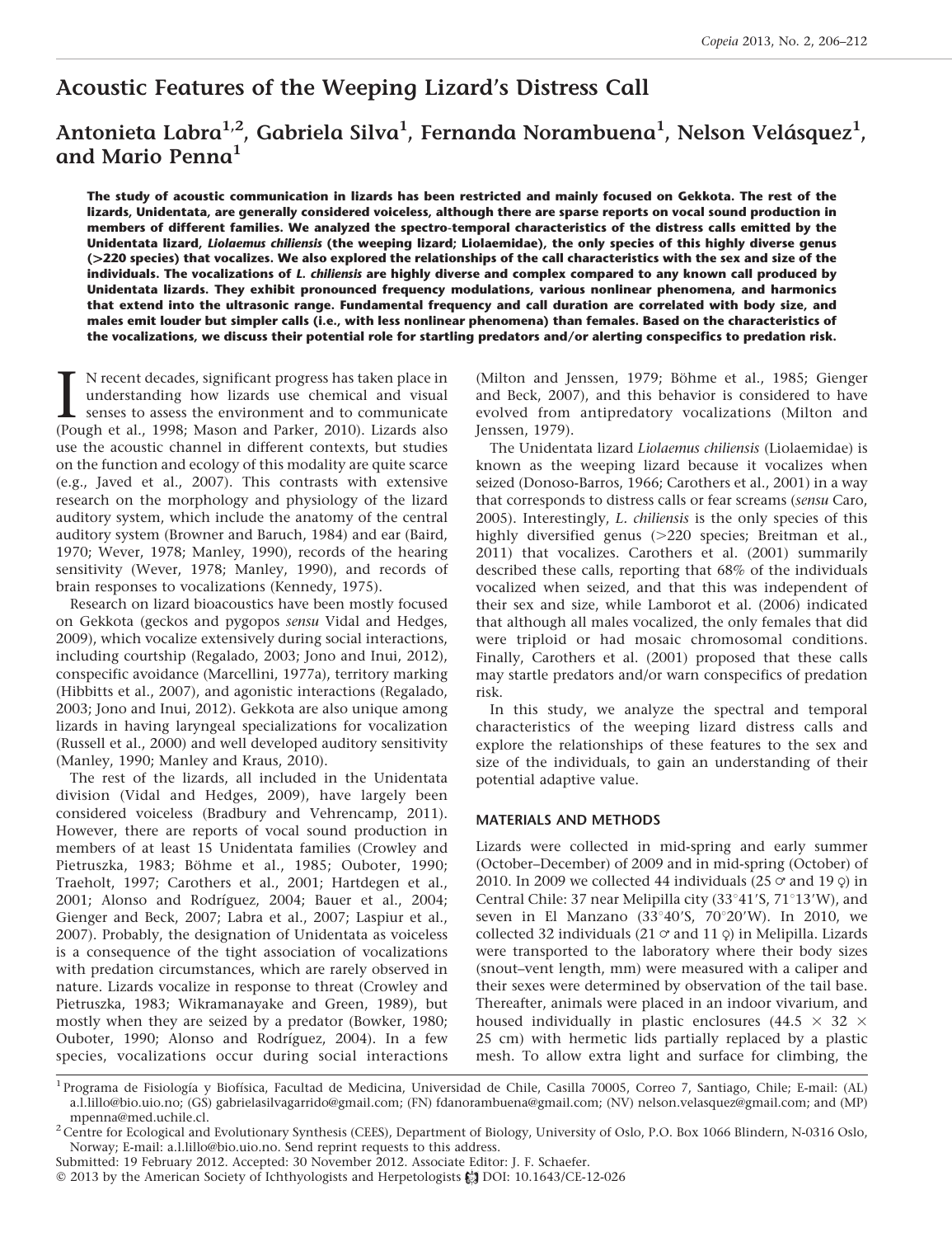front of each enclosure also had an opening  $(10 \times 5 \text{ cm})$ covered with plastic mesh. Enclosures contained a pot for water, an inverted tile used as shelter and basking place, a wooden stick used as perch, and the floor had a sand layer of 3 cm. Water was provided ad libitum and food (mealworms dusted with vitamins) was supplied three times per week. The vivarium had conditions mimicking those recorded in the field during hot summer days, with temperatures ranging between  $33^{\circ}$ C and  $12^{\circ}$ C and a 13:11 L:D cycle. These conditions were provided by halogen lights (100 W) installed on the room ceiling. For at least one week prior to acoustic recordings, lizards were undisturbed, except for feeding. Finally, after the recording period, lizards were returned to their collecting sites.

We recorded vocalizations in an acoustically isolated, semi-anechoic room, between 11 and 16 hrs. To reduce variations in body temperature that could potentially affect the emission of vocalizations (Crowley and Pietruszka, 1983), lizards were exposed to a heat source (infrared lamp or sun light) before the recordings. This allowed them to thermoregulate and achieve a body temperature around the selected value of the species (35 $°C$ ; Labra et al., 2009). We checked lizard body temperatures at the end of the recording session, and, if values deviated more than  $\pm 2^{\circ}C$ from the species selected temperature, the trial was disregarded and repeated after at least two days ( $n = 4$ ).

For two minutes, we evoked the distress calls by gently grasping each animal with the thumb and forefinger and touching their snouts with a finger (Carothers et al., 2001; Bauer et al., 2004). In 2009, lizards were positioned 10 cm in front of a directional microphone (Sennheiser ME 66; frequency response: 40 Hz–22 kHz) connected to a digital recorder (Tascam DR-100). The WAV files generated (44.1 kHz, 16 bits) were filtered (high-pass filter, cutoff: 200 Hz) and analyzed using Raven Pro 1.3 (Cornell Laboratory of Ornithology). For each vocalization, we measured the following spectro-temporal variables: call duration (ms) and the fundamental and dominant frequency (kHz), corresponding to the first harmonic and to the harmonic having the highest energy content, respectively. The number of harmonics that were clearly recognizable in spectrograms was also quantified.

Calls were classified as simple or complex according to the absence or presence of nonlinear phenomena in their spectrograms, respectively. Within the simple calls, five frequency-modulation patterns were recognized (invariant, downward, upward, bell-shaped, and U-shaped). These categories were established by measuring the fundamental frequency at the beginning, middle, and end of each vocalization. A modulation pattern other than invariant was considered to occur if measurements between any of these three points differed by at least 4% (modified from Opazo et al., 2009). Categories within the complex calls were established based on the type of nonlinear phenomena present (subharmonics, frequency jumps, and deterministic chaos), as in previous studies (Wilden et al., 1998; Fitch et al., 2002; Riede et al., 2004; Tyson et al., 2007). We included the mixed category, when more than one nonlinear phenomenon is present. In the complex calls, the fundamental and dominant frequencies and the number of harmonics were measured in a segment free from nonlinear phenomena, preferentially at the beginning of the signal.

Preliminary analyses of the vocalizations recorded in 2009 indicated that some calls contained harmonics above

20 kHz. We further explored this in 2010, using a similar setup as in 2009, but changing the microphone to one with a broad frequency range (G.R.A.S. 40 BE, frequency response: 0.2–97 kHz) connected to a preamplifier (G.R.A.S. 26 CB). We determined the percentage of vocalizations having ultrasound components clearly detectable in the spectrograms  $(>=20 \text{ kHz})$ . In addition, we measured the sound pressure level (SPL) of these vocalizations, and for that, we taped with the G.R.A.S. microphone the 93.8 dB SPL, 1 kHz pure tone produced by a sound calibrator (Brüel and Kjær, 4230) at the beginning of each recording session using the same recording level for the subsequent registers. To tape this tone, the microphone was fitted with a rubber ring to the 0.5-inch opening of the calibrator.

Each individual was characterized by the average values of each of its acoustic variables. The influence of snout–vent length on call characteristics and the relationships among these variables were analyzed using Pearson correlations. For the statistical analyses, the average values in dB SPLs were converted to Pascal. Sex differences in the variables were analyzed using Student's t test or ANCOVA with body size as a covariate for variables that were correlated with body size. To explore differences between simple and complex calls in the spectro-temporal variables analyzed, we used ANCOVA with body size as a covariate. Coefficients of variation (CVs) were calculated to determine the dispersion of each acoustic variable at the intra- (CVw) and inter-individual (CVa) level:  $(CV = 100 \times standard deviation/mean; see Opazo et al.,$ 2009). To determine if distress calls have individual features we performed three analyses (Feng et al., 2009): MANOVA to determine whether calls from different individuals were significantly different, ANOVAs to determine which of the spectro-temporal variables and types and categories of calls were significantly different among individuals, and third, a stepwise discriminant function analysis (DFA). Finally, comparisons between proportions (e.g., simple and complex calls with ultrasound) were analyzed using contingency tables or proportion tests. All statistical analyses were performed using Statistica 6.0 (StatSoft, Inc., 2003), and data are presented as mean $\pm$ SE.

#### RESULTS

In 2009, 39 out of 44 lizards (88.6%) vocalized in response to seizure, producing 403 calls. The subjects did not vocalize spontaneously and very rarely when threatened (e.g., by approaching hand of the experimenter). The five lizards (3  $\sigma$ and  $2 \varphi$ ) that did not vocalize, even after two attempts, were about average size. Because most lizards that vocalized produced a high number of vocalizations (average  $> 10$ ), we excluded from the analysis those that gave fewer than three calls (4  $\sigma$  and 5  $\phi$ ), which led to a final sample size of 30 individuals (17  $\circ$  and 13  $\circ$ ) that produced 390 calls.

The distress call of *L. chiliensis* is short and high-pitched, emitted with the mouth open, exposing the black coloration of the oral structures. The vocalizations contain multiple harmonics encompassing a broad range, extending into the ultrasound range  $(>20$  kHz; Fig. 1). Males and females did not differ in call duration  $(F_{1,27} = 0.44, P = 0.51)$ , fundamental frequency ( $F_{1,27} = 0.76$ ,  $P = 0.39$ ), dominant frequency ( $t_{28}$  = 0.06, P = 0.96), or number of harmonics  $(t_{28} = 0.25, P = 0.80)$ , and therefore data of both sexes were pooled for the analyses. Averages and measures of dispersion for these variables are listed in Table 1, where it can be noted that variables had higher intra- relative to inter-individual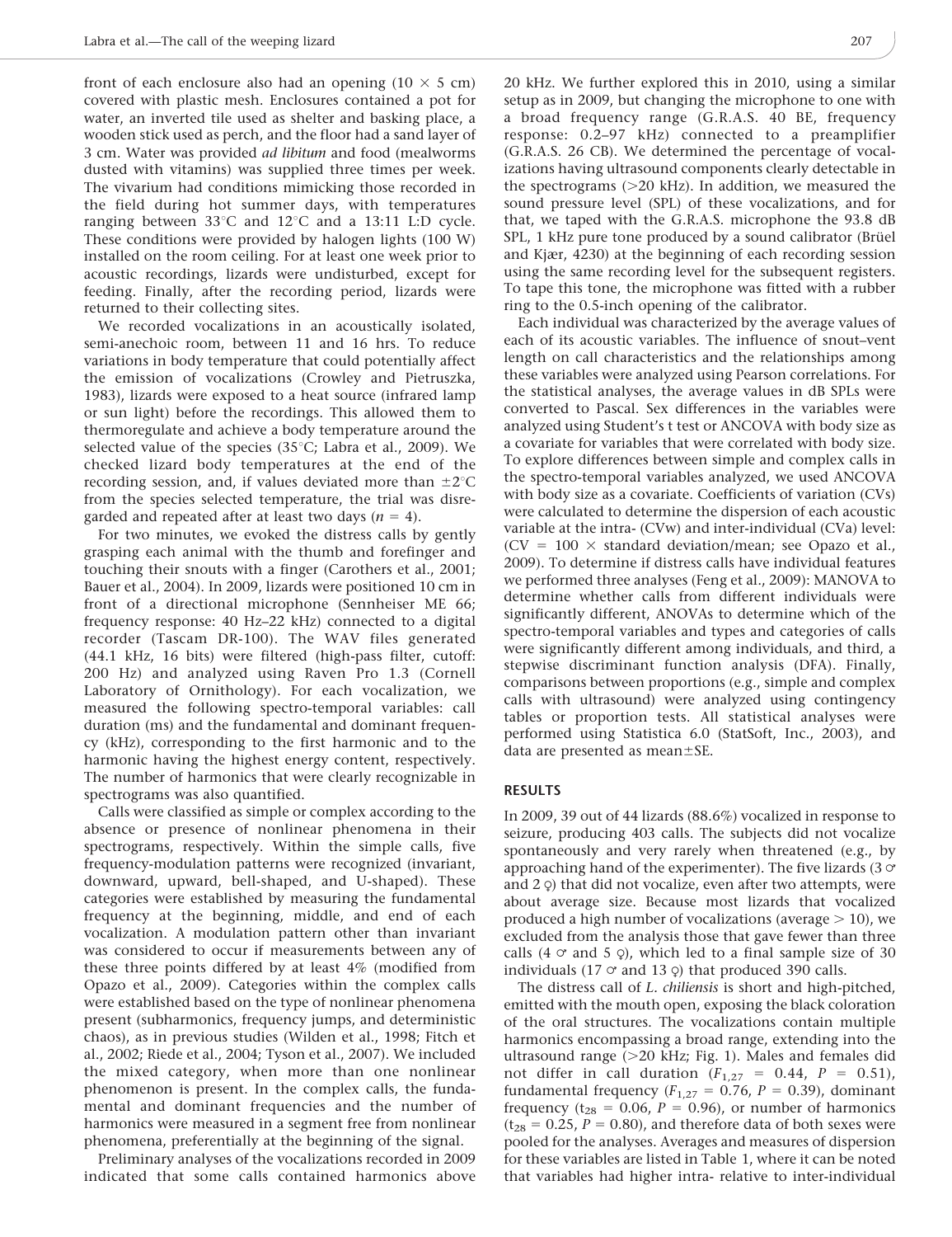

Fig. 1. (A) Oscillogram and (B) spectrogram of a representative distress call of a female of Liolaemus chiliensis (snout–vent length  $= 99.8$  mm), showing harmonics extending into the ultrasound range  $(>20 \text{ kHz})$ , a limit indicated by the dotted line. Recording made with the G.R.A.S. 40BE microphone.

variability. The MANOVA using these four spectro-temporal variables and types and categories of calls showed significant differences among individuals (Wilks' Lambda =  $0.259$ ,  $F_{174,2100} = 3.105, P \ll 0.001$ . The ANOVAs of the different variables (spectro-temporal variables and types and categories of calls) showed significant differences among individuals ( $P < 0.01$ ). However, the DFA showed that only 20.3% of the calls were correctly assigned to individual lizards.

The dominant frequency corresponded to the fundamental frequency in 65.0% of the vocalizations, which resulted in a high correlation between these two variables ( $r = 0.839$ ,  $P < 0.001$ ). The dominant frequency was the second harmonic in 27.2% of the calls, and the remaining 7.8% corresponded to harmonics ranging from the third to the sixth. Body size was negatively correlated with the fundamental but not with the dominant frequency (Fig. 2A), positively correlated with call duration (Fig. 2B), but uncorrelated with the number of harmonics ( $r = 0.198$ , P  $= 0.294$ ). Finally, duration was positively correlated with the number of harmonics ( $r = 0.527$ ,  $P = 0.03$ ).

Sixty-three percent of the 390 calls were simple. Five categories were recognized resulting from variation of the fundamental frequency (FF) along the call: invariant (35.8%, Fig. 3A; constant FF), downward (39.4%, Fig 3B; FF decreases), upward (10.6%, Fig. 3C; FF increases), bell-shaped (11.8% Fig. 3D; highest FF value in the middle of the call), and U-shaped (2.4%, Fig. 3E; lowest FF value in the middle



Fig. 2. Relationships between body size and (A) dominant and fundamental frequency and (B) duration of the distress call of Liolaemus chiliensis.

of the call). The complex calls were divided into four categories considering the nonlinear phenomena present. The subharmonic category (16.7%, Fig. 4A) contains additional tonal components betwen the harmonics, the deterministic chaos category (21.5%; Fig. 4B) contains broadband components of non-random noise, and the frequency-jump category (46.5%; Fig. 4C) contains abrupt

Table 1. Descriptive Statistics for Five Variables of the Distress Call of Liolaemus chiliensis, CVw = intra-individual coefficient of variation, CVa = interindividual coefficient of variation. The snout–vent length of the lizards from  $n = 30$ , 81.23±2.3 mm, and for the  $n = 32$ , 86.25±1.42 mm.

| Mean $\pm$ SE (range)          |    | <b>CV<sub>w</sub></b> | CV <sub>a</sub> | CVa/CV <sub>w</sub> |
|--------------------------------|----|-----------------------|-----------------|---------------------|
| 77.80±5.82 (39.00-158.05)      | 30 | 71.5                  | 40.9            | 0.57                |
| $2.90 \pm 0.13$ (1.69-5.17)    | 30 | 25.1                  | 24.4            | 0.97                |
| $4.29 \pm 0.24$ (1.79-8.21)    | 30 | 42.2                  | 30.4            | 0.72                |
| $5.21 \pm 0.25$ (2.38-8.25)    | 30 | 33.0                  | 26.1            | 0.79                |
| $62.53 \pm 0.61$ (55.15-69.27) | 32 | 58.7                  | 5.5             | 0.09                |
|                                |    |                       |                 |                     |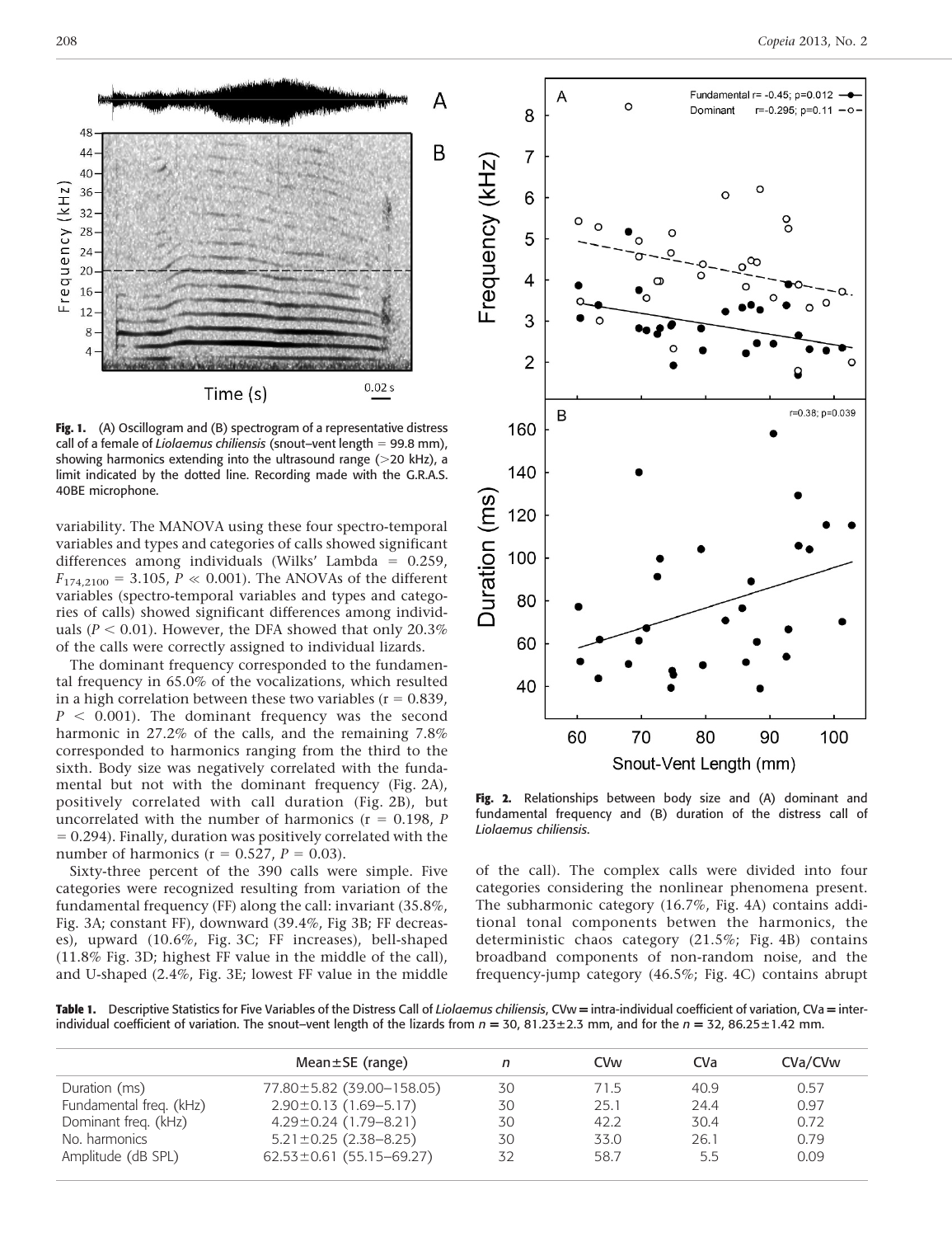

Fig. 3. Spectrograms of the five categories of simple distress calls of Liolaemus chiliensis, according to the pattern of frequency modulation: (A) invariant, (B) upward, (C) downward, (D) bell-shaped, and (E) Ushaped. Note that the downward and bell-shaped patterns have harmonics that occur at frequencies higher than 20 kHz. Recordings made with the Sennheiser ME 66 microphone.

changes in the fundamental frequency. We included the mix category (15.3%; Fig. 4D), which exhibits more than one type of nonlinearity.

A few calls (6% of the total), most of which corresponded to the complex type (92%), exhibited silent intervals having an average duration of  $0.027 \pm 0.03$  s (Fig. 4E). Simple and complex calls had similar fundamental frequency  $(F_{1,387} =$ 1.62,  $P = 0.204$ ) and dominant frequency ( $F_{1,387} = 1.60$ ,  $P =$ 0.207). However, complex calls had more harmonics  $(F_{1,387})$  $= 7.16$ ,  $P = 0.008$ ) and a longer duration ( $F_{1,387} = 76.16$ ,  $P \ll$ 0.001) than simple calls. Sexes differed in the proportion of simple and complex calls exhibited ( $\chi^2 = 8.64$ ,  $P = 0.003$ ); males produced more simple calls (70%), while females produced similar proportions of both type of calls (simple [56%], complex [44%]). The first call produced by females in a recording session was mainly complex (62%), while males equally emitted both types (47% simple and 53% complex).

Some vocalizations analyzed in 2009 showed ultrasound, e.g., detectable energy in harmonics extending the 20 kHz (Fig. 3C, 3D). This was confirmed using better equipment in 2010, and we found ultrasound in 18% of the 250 calls recorded (Fig. 1). Ultrasound was proportionally more frequent in complex  $(27.7%)$  than in simple calls  $(14.6\%; P)$  $= 0.02$ ). Sexes showed similar proportion of calls having ultrasound components (males 16.1%; females 19.1%;  $P =$ 0.55), but they differed in the amplitude of their vocalizations (t = 3.127,  $P = 0.004$ ); males had louder calls than females  $(63.85\pm0.635$  and  $60.00\pm0.932$  dB SPL, respectively). Finally, the intensity of these vocalizations did not correlate with body size ( $r = 0.3107$ ,  $P = 0.083$ ).

## **DISCUSSION**

The distress call of the weeping lizard shows remarkable variation and complexity, which includes a diversity of frequency-modulation patterns, nonlinear phenomena, and harmonics that extend into the ultrasound range. This high complexity is unique among Unidentata lizards (for comparisons see Milton and Jenssen, 1979; Böhme et al., 1985; Alonso and Rodríguez, 2004), but it is similar to that observed in taxa with well developed acoustic communication such as frogs (Feng and Narins, 2008; Feng et al., 2009; Opazo et al., 2009).

The weeping lizard is one of few species of Liolaemus that inhabits bushes (Donoso-Barros, 1966; Cei, 1986, 1993) where the use of vision is limited (e.g., Preininger et al.,



Fig. 4. Spectrograms of the four categories of complex frequencymodulated patterns of distress calls of Liolaemus chiliensis. (A) Subharmonic. The arrow shows one of the subharmonics. (B) Deterministic chaos. The arrow below the figure shows where the chaos is. (C) Frequency jumps. The arrow points to the jump. (D) Mixed. This category corresponds to the presence of more than one nonlinear phenomenon. This example shows one of the various possible combinations of two nonlinear phenomena in the same vocalization, frequency jump at the first part of the call (shown by the arrow) and deterministic chaos in the second (shown by the arrow below the figure). (E) Example of a break in a complex call (deterministic chaos). The arrow below the figure shows the silent period. Recordings made with the Sennheiser ME 66 microphone.

2009). This visual constraint may act as a selective pressure for the evolution of sound production in Unidentata (Labra et al., 2007). Similarly, sound production in Gekkota is more developed in nocturnal than diurnal species, which have a more restricted use of visual information (Marcellini, 1977b). However, in the case of the Chilean lizard, dense vegetation also imposes constraints on sound communication, since high frequencies are attenuated in these environments (Bradbury and Vehrencamp, 2011), and this acoustic drawback combined with the low intensity of the calls restrict their effectiveness to short distances. In nature, L. chiliensis can be observed forming pairs of individuals on the same bush, usually male and female, at distances of about 2–3 m from each other (J. Constanzo, pers. comm.). This proximity would facilitate calls to warn conspecifics of a predation risk that is not readily visible (Carothers et al., 2001).

The main spectral components of the weeping lizard call concentrate in a broad band between 1.8–8.2 kHz, which is within the range of the frequencies recorded in the calls of Unidentata lizards (Milton and Jenssen, 1979; Böhme et al., 1985; Ouboter, 1990), and also within the range of the hearing sensitivity of these lizards (Manley, 2002). Highfrequency distress calls by vertebrates have been considered adaptive responses to predators having auditory sensitivity in this spectral range (Caro, 2005), which supports the hypothesis that calls of the weeping lizard may startle predators (Carothers et al., 2001). This lizard is mainly predated by mammals, raptors, and snakes (Jaksic et al., 1982), and the first two are endowed with hearing sensitivities in the high-frequency range that match the spectral contents of the distress calls of L. chiliensis (Manley, 1990). In contrast, the sensitivity of snakes is restricted to low-frequency sounds  $(<1$  kHz; Young, 2003), and snakes would therefore not be able to detect calls of L. chiliensis. However, snakes are responsive to sound-induced head vibration (Christensen et al., 2012) and body vibration (Boback et al., 2012), which can be effective mechanisms for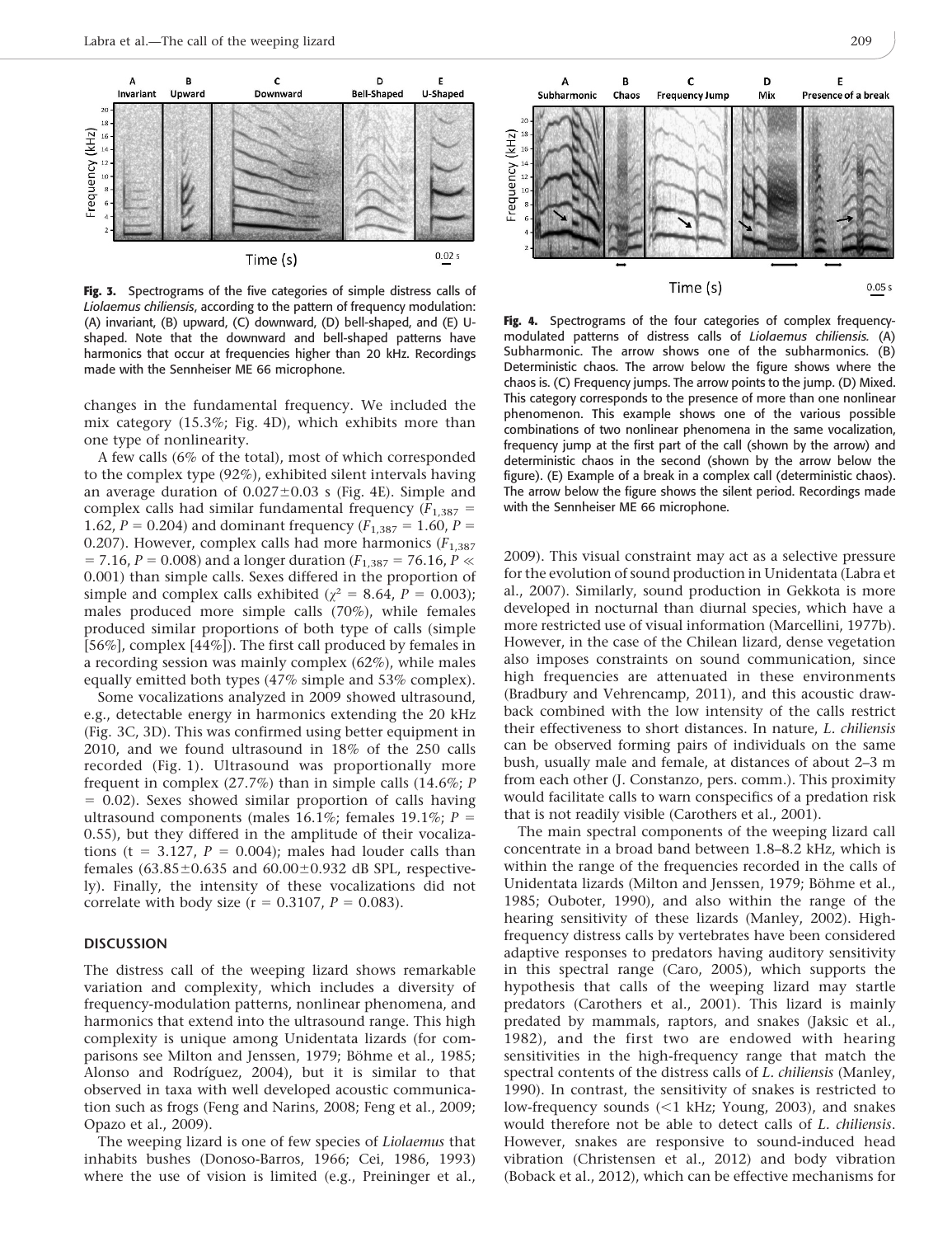detection of sounds like these calls. Alternatively, the highfrequency distress calls of L. chiliensis may serve to attract secondary predators that prey on primary predators, a circumstance may give the lizard a chance to escape (Caro, 2005).

The calls of L. chiliensis also contain harmonics extending into the ultrasound range, and so far, this has only been documented in Gekkota (Brown, 1985; Frankenberg and Werner, 1992). Nevertheless, there are no reports of hearing sensitivity in this frequency region for any lizard. The highest hearing limit reported reaches  $\sim$  14 kHz in pygopod geckos that produce ultrasound (Manley and Kraus, 2010). Therefore, it is unlikely that the weeping lizard is sensitive to ultrasound, and that these high-frequency components are effective for intraspecific communication. However, it is possible that ultrasound is just a byproduct of the emission of these vocalizations (e.g., Blumberg and Sokoloff, 2001).

The presence of nonlinear phenomena in the distress call of L. chiliensis is a feature that has not been reported in other lizards, although it has been described in different tetrapod taxa: mammals (e.g., primates: Fitch et al., 2002; whales: Tyson et al., 2007), birds (Fee et al., 1998; Narins et al., 2004), and amphibians (frogs: Narins et al., 2004; Feng and Narins, 2008). In mammals, nonlinearities are produced by the vocal folds and potentially by other oscillators such as air sacs and vocal membranes (Herzel et al., 1995; Fitch et al., 2002). In birds, these phenomena involve the syrinx (Fee et al., 1998), while in frogs, the vocal folds are the most probable emitter structures (Suthers et al., 2006; Feng and Narins, 2008). In Unidentata lizards, however, it is unknown which structures are implicated, and the only attempt to identify the structures involved in the vocal sound production in Unidentata failed to find any specialized structure (Milton and Jenssen, 1979). However, the high complexity of the weeping lizard call, including the nonlinearities, can only be generated by specialized laryngeal structures similar to those found in Gekkota (Russell et al., 2000). It remains unclear, however, if these nonlinearities have any function, such as those reported in other studies, e.g., reducing habituation and keeping the attention of receivers (Fitch et al., 2002; Blumstein and Recapet, 2009; Townsend and Manser, 2011).

The distress calls of L. chiliensis contain information about individual characteristics, e.g., the fundamental frequency and duration of the calls are related to body size. Moreover, duration can be a honest signal of stamina (Fischer et al., 2004), as longer calls imply higher energetic demands (Taigen and Wells, 1985). It is likely that other call features like frequency-modulation patterns or nonlinearities also encode relevant information, such as the degree of aggressiveness (Hibbitts et al., 2007) or body condition (Juola and Searcy, 2011), information that can startle predators (e.g., Laiolo et al., 2004), or that can be used to decide if the prey is worthy or not, e.g., easy to eat, without struggles.

The sexes differed in two characteristics of their calls; males produced louder calls and calls with less nonlinear phenomena than females. These differences would probably be irrelevant for predators, and it is unclear if these have significance for conspecifics since we lack information on the species' social structure. However, even if distress calls can give information valuable for sex recognition, they do not convey more information on ''who'' is the emitter. The spectro-temporal characteristics showed high intra-individual variation, and the DFA assigned only 20% of the calls to the correct individuals. Such high variability is, however, a feature common to alarm/defensive calls of various vertebrates (see Weber and Werner, 1977). Nevertheless, the observed sexual variation in these distress calls may provide the basis for further evolution of social communication mediated by acoustic signals (Milton and Jenssen, 1979).

In summary, the detailed spectro-temporal analysis of the distress calls of the weeping lizard shows that these vocalizations may attain considerable complexity. The analysis of their characteristics provides insights into the potential adaptive value, fostering further tests of specific hypotheses on the role in the weeping lizard as well as in other Unidentata.

## ACKNOWLEDGMENTS

We thank the Servicio Agrícola y Ganadero (no. 7266) and the bioethical committee of the Facultad de Medicina, Universidad de Chile for the permits to capture and experiment with lizards. We are very grateful to M. Hoare, A. Martínez, M. Mora, A. Zapata, O. Acevedo, F. Urra, and very especially to J. Constanzo and J. Troncoso-Palacios for their invaluable contribution in different aspects of this study. We also thank T. Hansen for significant contribution to the early version of this manuscript. FONDECYT 1090251 provided funding to AL.

## LITERATURE CITED

- Alonso, R., and A. Rodríguez. 2004. Anolis lucius (Coronel, Gorrita). Vocalization. Herpetogical Review 35:385–386.
- Baird, I. 1970. The anatomy of the reptilian ear, p. 193–275. In: Biology of the Reptilia. Vol. 2. Morphology B. C. Gans and T. S. Parsons (eds.). Academic Press, New York.
- Bauer, A. M., T. Jackman, and S. A. Smith. 2004. Nannoscincus gracilis (New Caledonia gracile dwarf skink). Vocalization. Herpetological Review 35:268–269.
- Blumberg, M. S., and G. Sokoloff. 2001. Do infant rats cry? Psychological Review 108:83–95.
- Blumstein, D. T., and C. Recapet. 2009. The sound of arousal: the addition of novel non-linearities increases responsiveness in marmot alarm calls. Ethology 115: 1074–1081.
- Boback, S. M., A. E. Hall, K. J. McCann, A. W. Hayes, J. S. Forrester, and C. F. Zwemer. 2012. Snake modulates constriction in response to prey's heartbeat. Biology Letters 8:473–476.
- Böhme, W., R. Hutterer, and W. Bings. 1985. Die Stimme der Lacertidae, speziell der Kanareneidechse (Reptilia: Sauria). Bonner zoologische Beiträge 36:337-354.
- Bowker, R. G. 1980. Sound production in Cnemidophorus gularis. Journal of Herpetology 14:187–188.
- Bradbury, J. W., and S. L. Vehrencamp. 2011. Principles of Animal Communication. Sinauer Associates, Sunderland, Massachusettes.
- Breitman, M. A., L. J. Avila, J. W. Sites, and M. Morando. 2011. Lizards from the end of the world: phylogenetic relationships of the Liolaemus lineomaculatus section (Squamata: Iguania: Liolaemini). Molecular Phylogenetics and Evolution 59:364–376.
- Brown, A. M. 1985. Ultrasound in gecko distress calls (Reptilia, Gekkonidae). Israel Journal of Zoology 33: 95–101.
- Browner, R. H., and A. M. Baruch. 1984. The cytoarchitecture of the torus semicircularis in the golden skink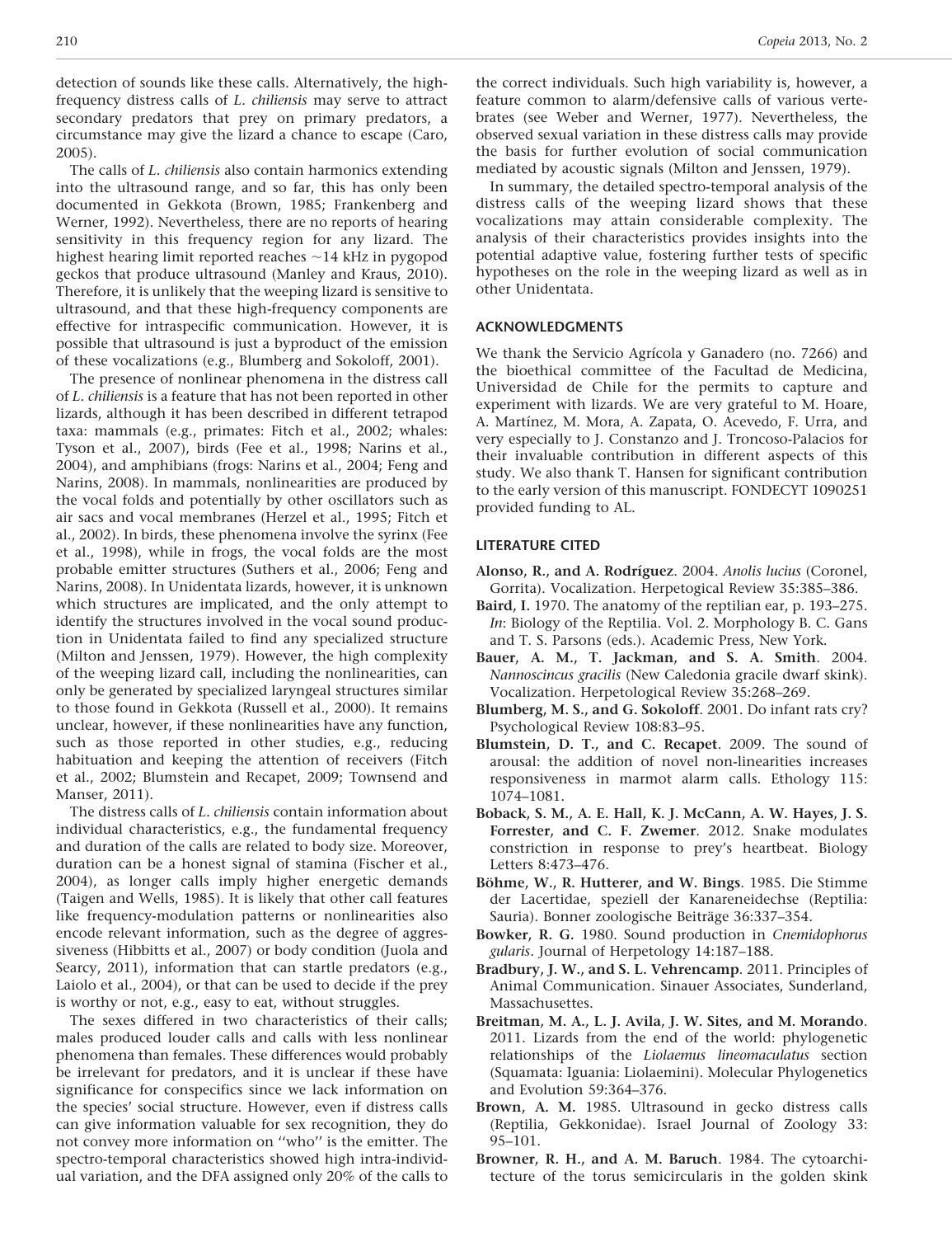Mabuya multifasciata. Journal of Morphology 180:223– 242.

- Caro, T. 2005. Antipredatory Defenses in Birds and Mammals. The University Chicago Press, Chicago.
- Carothers, J. H., J. G. Groth, and F. M. Jaksic. 2001. Vocalization as a response to capture in the central Chilean lizard Liolaemus chiliensis (Tropiduridae). Studies on Neotropical Fauna and Environment 36:93–94.
- Cei, J. M. 1986. Reptiles del Centro, Centro-oeste y Sur de la Argentina. Herpetofauna de las zonas áridas y semiáridas. Museo Regionale di Scienze Naturali, Torino, Italy.
- Cei, J. M. 1993. Reptiles del Noroeste, Nordeste y Este de la Argentina. Herpetofauna de las selvas subtropicales, Puna y Pampas. Museo Regionale di Scienze Naturali, Torino, Italy.
- Christensen, C. B., J. Christensen-Dalsgaard, C. Brandt, and P. T. Madsen. 2012. Hearing with an atympanic ear: good vibration and poor sound-pressure detection in the royal python, Python regius. The Journal of Experimental Biology 215:331–342.
- Crowley, S. R., and R. D. Pietruszka. 1983. Aggressiveness and vocalization in the leopard lizard (Gambelia wislizennii): the influence of temperature. Animal Behaviour 31:1055–1060.
- Donoso-Barros, R. 1966. Reptiles de Chile. Universidad de Chile, Santiago, Chile.
- Fee, M. S., B. Shraiman, B. Pesaran, and P. P. Mitra. 1998. The role of nonlinear dynamics of the syrinx in the vocalizations of a songbird. Nature 395:67–71.
- Feng, A. S., and P. M. Narins. 2008. Ultrasonic communication in concave-eared torrent frog (Amolops tormotus). Journal of Comparative Physiology A 194:159–167.
- Feng, A. S., T. Riede, V. S. Arch, Z. L. Yu, Z. M. Xu, X. J. Yu, and J. X. Shen. 2009. Diversity of the vocal signals of concave-eared torrent frogs (Odorrana tormota): evidence for individual signatures. Ethology 115:1015–1028.
- Fischer, J., D. M. Kitchen, R. M. Seyfarth, and D. L. Cheney. 2004. Baboon loud calls advertise male quality: acoustic features and their relation to rank, age, and exhaustion. Behavioral Ecology and Sociobiology 56:140–148.
- Fitch, W. T., J. Neubauer, and H. Herzel. 2002. Calls out of chaos: the adaptive significance of nonlinear phenomena in mammalian vocal production. Animal Behaviour 63:407–418.
- Frankenberg, E., and Y. L. Werner. 1992. Vocal communication in Reptilia: fact and questions. Acta Zoologica Lilloana 41:45–62.
- Gienger, C. M., and D. D. Beck. 2007. Head or tails? Sexual dimorphism in helodermatid lizards. Canadian Journal of Zoology 85:92–98.
- Hartdegen, R. W., M. J. Russell, B. Young, and R. D. Reams. 2001. Vocalization of the crocodile skink, Tribolonotus gracilis (De Rooy, 1909), and evidence of parental care. Contemporary Herpetology 2001:2.
- Herzel, H., D. Berry, I. Titze, and I. Steinecke. 1995. Nonlinear dynamics of the voice: signal analysis and biomechanical modeling. Chaos 5:30–34.
- Hibbitts, T. J., M. J. Whiting, and D. Stuart-Fox. 2007. Shouting the odds: vocalization signals status in a lizard. Behavioral Ecology and Sociobiology 61:1169–1176.
- Jaksic, F. M., H. W. Greene, K. Schwenk, and R. L. Seib. 1982. Predation upon reptiles in mediterranean habitats of Chile, Spain and California: a comparative analysis. Oecologia 53:152–159.
- Javed, S. M. M., A. Waran, and F. Tampal. 2007. On the occurrence of golden gecko Calodactylodes aureus (Beddome, 1870) in Papikonda Hills, Eastern Ghats, Andhra Pradesh, India. Zoosprint Journal 22:2727–2729.
- Jono, T., and Y. Inui. 2012. Secret calls from under the eaves: acoustic behavior of the Japanese house gecko, Gecko japonicus. Copeia 2012:145–149.
- Juola, F. A., and W. A. Searcy. 2011. Vocalizations reveal body condition and are associated with visual display traits in great frigatebirds (Fregata minor). Behavioral Ecology and Sociobiology 65:2297–2303.
- Kennedy, M. C. 1975. Vocalization elicited in a lizard by electrical stimulation of the midbrain. Brain Research 91:321–325.
- Labra, A., J. Pienaar, and T. F. Hansen. 2009. Evolution of thermal physiology in Liolaemus lizards: adaptation, phylogenetic inertia, and niche tracking. American Naturalist 174:204–220.
- Labra, A., J. Sufán-Catalán, R. Solis, and M. Penna. 2007. Hissing sounds by the lizard Pristidactylus volcanensis. Copeia 2007:1019–1023.
- Laiolo, P., J. L. Tella, M. Carrete, D. Serrano, and G. Lopez. 2004. Distress calls may honestly signal bird quality to predators. Proceedings of the Royal Society B-Biological Sciences 271:S513–S515.
- Lamborot, M., M. E. Manzur, and E. Alvarez-Sarret. 2006. Triploidy and mosaicism in Liolaemus chiliensis (Sauria: Tropiduridae). Genome 49:445–453.
- Laspiur, A., E. Sanabria, and J. C. Acosta. 2007. Primeros datos sobre vocalización en Leiosaurus catamarcensis (Koslowsky, 1898) y Pristidactylus scapulatus Burmeister, 1861, (Iguania, Leiosauridae) de San Juan, Argentina. Revista Peruana de Biología 14:217–220.
- Manley, G. A. 1990. Peripheral Hearing Mechanisms in Reptiles and Birds (Zoophysiology). Springer Verlag, New York.
- Manley, G. A. 2002. Evolution of structure and function of the hearing organ of lizards. Journal of Neurobiology 53:202–211.
- Manley, G. A., and J. E. M. Kraus. 2010. Exceptional highfrequency hearing and matched vocalizations in Australian pygopod geckos. Journal of Experimental Biology 213:1876–1885.
- Marcellini, D. L. 1977a. The function of a vocal display of lizard Hemidactylus frenatus (Sauria—Gekkonidae). Animal Behaviour 25:414–417.
- Marcellini, D. 1977b. Acoustic and visual display behavior of gekkonid lizards. American Zoologist 17:251–260.
- Mason, R. T., and M. R. Parker. 2010. Social behavior and pheromonal communication in reptiles. Journal of Comparative Physiology A 196:729–749.
- Milton, T. H., and T. A. Jenssen. 1979. Description and significance of vocalizations by Anolis grahami (Sauria, Iguanidae). Copeia 1979:481–489.
- Narins, P. M., A. S. Feng, and W.-Y. Lin. 2004. Old world frog and bird vocalizations contain prominent ultrasonic harmonics. Journal of the Acoustical Society of America 115:910–913.
- Opazo, D., N. Velásquez, A. Veloso, and M. Penna. 2009. Frequency-modulated vocalizations of Eupsophus queulensis (Anura: Cycloramphidae). Journal of Herpetology 43:657–664.
- Ouboter, P. E. 1990. Vocalization in Podarcis sicula salfii. Amphibia–Reptilia 11:419–421.